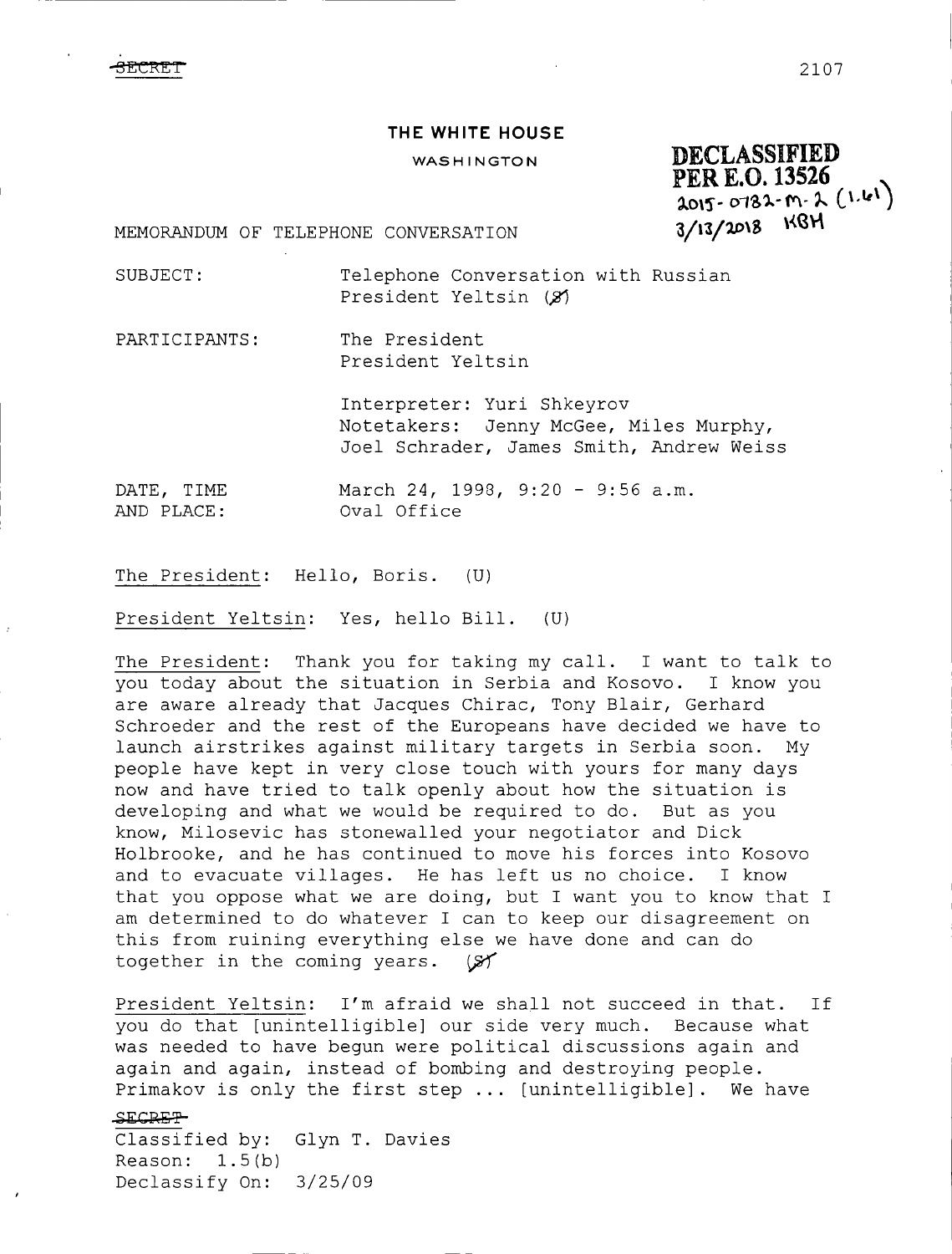-CECRET"

many steps to aim against your decision, <mark>maybe inadmissible</mark><br>Steps. (*2*) steps,

The President: Let me just say this, Boris. I did everything I could do along with you to try to negotiate with Milosevic. He made an agreement last Fall and ended the trouble for awhile,<br>and then he unilaterally violated the agreement. In violation and then he unilaterally violated the agreement. of the agreement he made with us, he has massed 40,000 troops in Kosovo around the border and nearly <sup>300</sup> tanks, and he is running people out of their villages again. He won't even stop the violence, and this means he is going to recreate Bosnia all over again, and we're supposed to sit around and say that this is terribly unfortunate. Basically, it will be your decision if you decide to let this bully destroy the relationship we worked<br>hard for six and a half years to build up. (8) hard for six and <sup>a</sup> half years to build up.

I have always been there for you, working hard with my people to support Russia economically. I came there last Fall. I was support Russia economically. I came there last Fall. there in <sup>1996</sup> when <sup>a</sup> lot of people said I shouldn't go. You may decide to let this get in the way of our relationship, but I'm<br>not going to because I do not think he is that important. I not going to because I do not think he is that important. won't sit still while Europe is pleading with me to help them<br>avoid another Bosnia.  $(X)$ avoid another Bosnia.

He made 2.5 million refugees there, and there are another 250,000 from Kosovo, and I'm not going to let him make another 2 million and impose those kind of burdens. I'm sorry he is a<br>Serb. I wish he were Irish or something else, but he is not. I wish he were Irish or something else, but he is not. He has constantly refused every plea to stop his aggression. He is not important enough for us to allow him to wreck the relationship between the U.S. and Russia and all the European support. It is not worth it.  $(X)$ support. It is not worth it.

He has displaced 30,000 more people just since last Friday. He is killing innocent people. We have reports of summary executions. He has basically told Russian, EU, and American negotiators that he doesn't care what any of us think. If we don't do something, we are going to have another Bosnia all over<br>again. We had a peace agreement at Rambouillet. No one wanted We had a peace agreement at Rambouillet. No one wanted to take his land, his property away, but he wants to crush them militarily. I think we have to do something about it, but I do not believe it should get in the way of bigger issues of trying to make Russia stronger economically, politically, securing its role in the world in a positive way, and both of us reducing our<br>nuclear arsenals. That's a lot more important than Milosevic. That's a lot more important than Milosevic. But if we let him destabilize the Balkans, that is all we will do for the next two vears.  $(X)$ do for the next two years.

3<del>EGRET</del>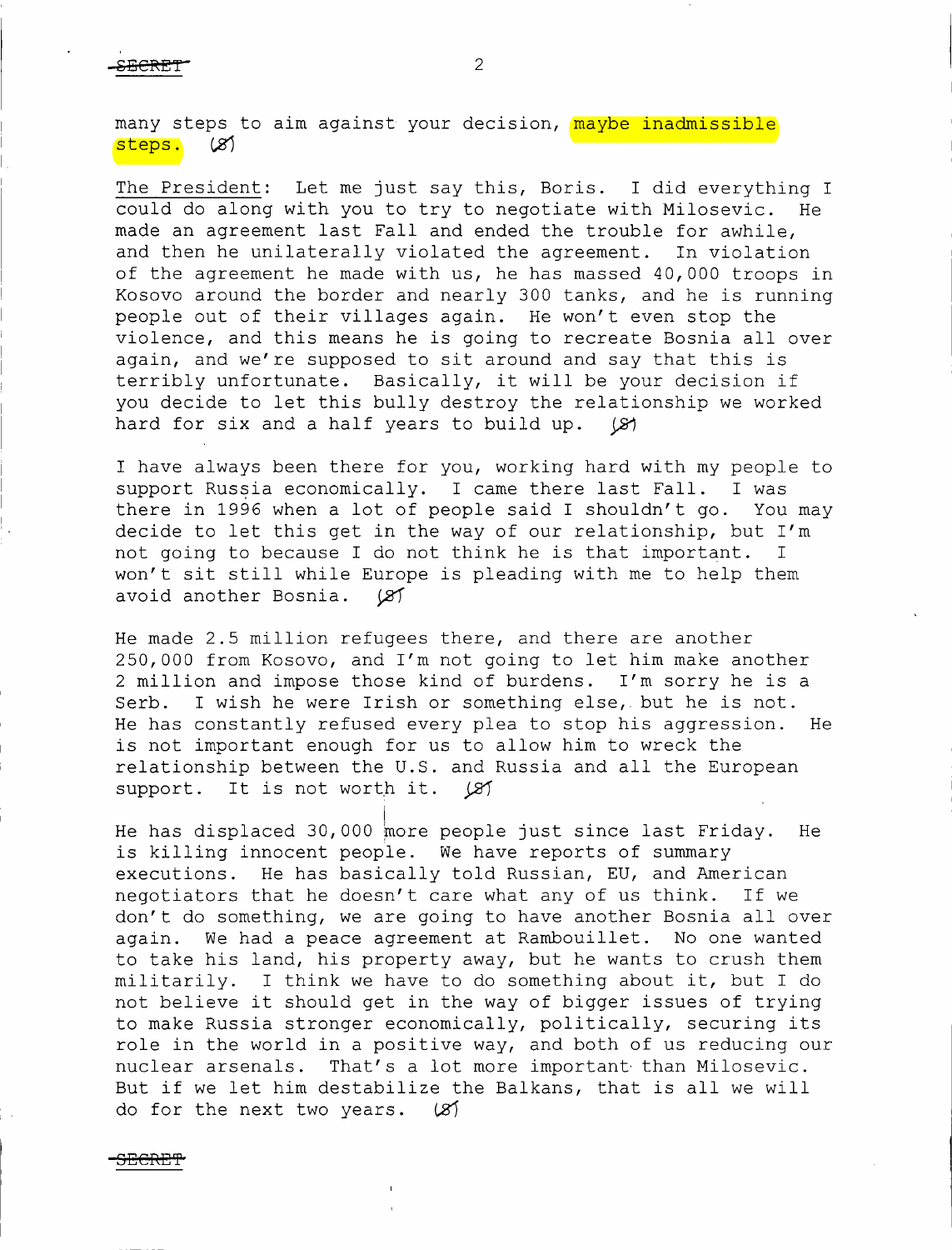President Yeltsin: Yes, Bill, it is a great pity for me. We<br>have been for so long working in each other's direction. We have been for so long working in each other's direction. have done <sup>a</sup> great deal. I have reached agreement with the State Duma with regards to START II, and on the sixth of April, they were supposed to ratify that Treaty. This time around that will not happen, of course, under the circumstances.  $(8)$ not happen, of course, under the circumstances.

It is easy to throw bombs about. However, the long-term political search for <sup>a</sup> constructive solution to the situation, that's <sup>a</sup> different thing. But this is the only correct approach, the only correct way. If we pool our strengths together, we could turn Milosevic around. Their parliament made<br>some appropriate decisions vesterday. (2) some appropriate decisions yesterday.

The President: Well, let me just say this, I believe we should not give up on diplomacy. After what -- [Yeltsin interrupts]<br>(8)

President Yeltsin: Of course, we are going to talk to each<br>sthan you and me. But theme will not be such a great duive other, you and me. But there will not be such <sup>a</sup> great drive and such friendship that we had before. That will not be there again.  $(8)$ 

The President: But the problem is, Boris, if you remember going<br>back to Bosnia, remember what happened in Bosnia. After back to Bosnia, remember what happened in Bosnia. threatening <sup>a</sup> few airstrikes and him losing <sup>a</sup> few battles on the ground to the Croatian forces, and <sup>a</sup> few other things happened, then he was willing to talk about diplomacy. But right now, he is only too happy to have people come in and talk to him because he continues his invasion in violation of his own constitution and his own agreement.

How can you negotiate with someone while he's evacuating villages and has no intention of stopping, but he is happy to have you in for <sup>a</sup> talk and give you <sup>a</sup> cup of tea while he does it? That is why the Europeans feel even more strongly than the U.S. does. My God, they have nightmares they'll repeat Bosnia and.all the instability and all the problems, and it will spread from Kosovo to Macedonia to Albania and engulf all of their<br>southern flank. They are very, very worried about it. They are They are very, very worried about it. right to be worried about it. I think we should take this first<br>round of action and then engage in diplomacy again. Then maybe round of action and then engage in diplomacy again. Milosevic will listen. (8)

-SECR&T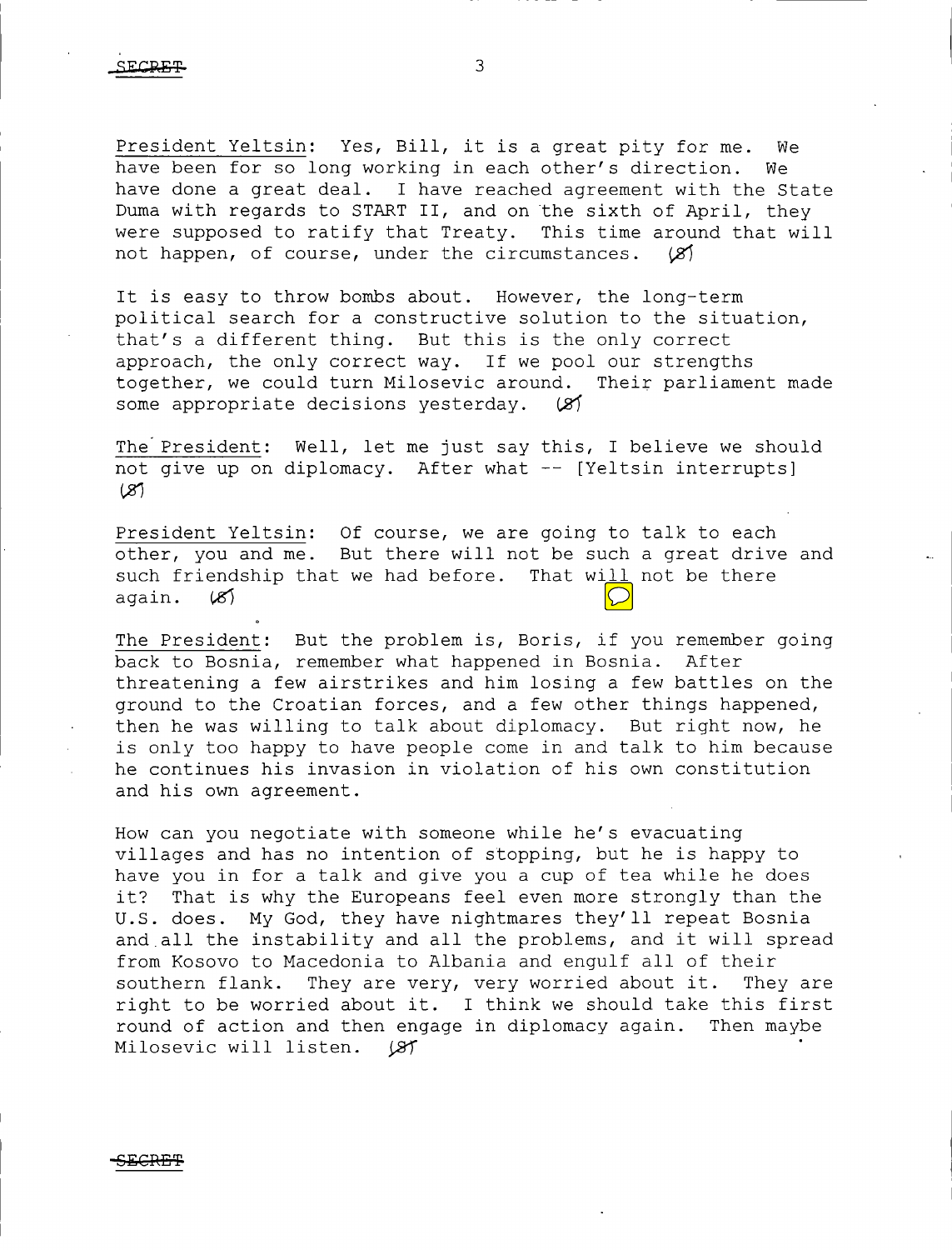President Yeltsin: But this is an intolerable situation when something is done because of the position of one person. It is intolerable because of the hundreds of thousands of people who will suffer and die. We cannot be guided only because of his words, we should not proceed only from his position and actions. He should be surrounded by the people who will encourage the situation in the correct direction so that it would become intolerable for Milosevic to behave the way that he has until Foreign intelligence [services] should also play a part in<br>process. (2) that process.

The President: If I thought that were true, that would be wonderful, but the truth is he has dislocated 25,000-30,000 people since last week. (S)

President Yeltsin: In the name of our future, in the name of *you and me, in the name of the future of our countries, in the name of security in Europe, I ask you to renounce that strike, and I suggest that we should meet somewhere and develop <sup>a</sup> tactical line of fighting against Milosevic, against him personally. 7\nd we are wiser, we are more experienced, we can come up with <sup>a</sup> solution. That should be done for the sake of our relationship. That should be done for the sake of peace in Europe. It is not known who will come after us and it is not known what will be the road of future developments in strategic nuclear weapons. It is known, however, what will be when we are in power because we have taken the decision to decrease them,*  $decrees$  *them, decrease them.* 

The President: Well, Boris, I want to work with you to try to bring an end to this, but I don't believe there is any way to call off the first round of strikes because Milosevic continues to displace thousands of people every day. I think we can get some of our people together in the next couple of days to try to dissuade him. I don't want this to be a great source of a split<br>between Russia and Europe and Russia and the U.S. We have between Russia and Europe and Russia and the U.S.<br>worked too hard. There are too many economic and There are too many economic and political things for us to do together, and I regret this more than I can say.  $(X)$ 

I could not believe after we got this agreement from the Kosovar Albanians that he not only refused to sign the agreement, but<br>moved into their territory, but that is what has happened. What moved into their territory, but that is what has happened. has to be done in the next day or so is clear. I hope we can stay in touch and find <sup>a</sup> diplomatic solution. I think you know what has to be done to find <sup>a</sup> diplomatic solution. Maybe after <sup>a</sup> first round of airstrikes, he will be ready to give diplomacy

 $\mathcal{A}^{\star}$ 

-SECRET-